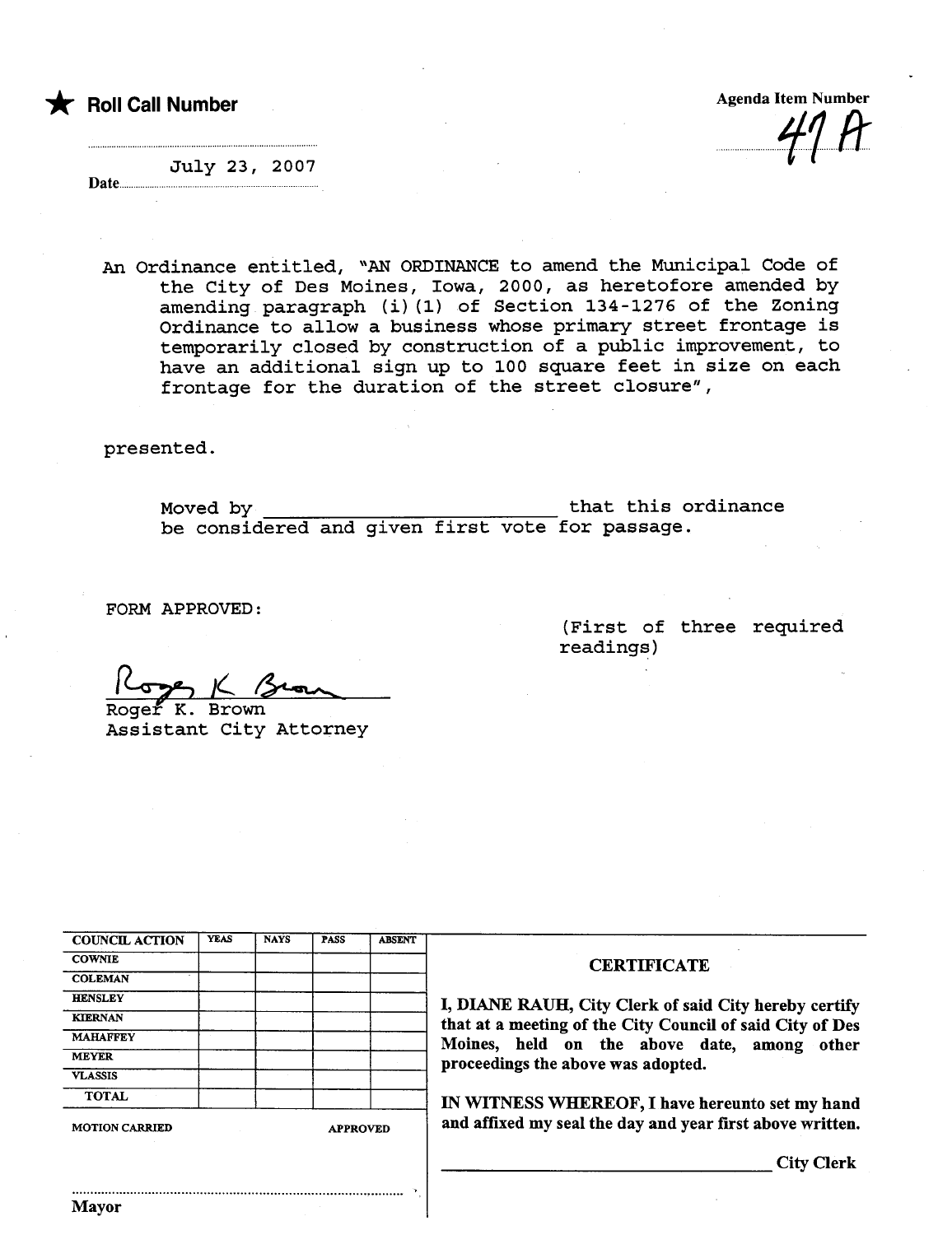ORDINANCE NO.

AN ORDINANCE to amend the Municipal Code of the City of Des Moines, Iowa, 2000, as heretofore amended by amending paragraph (i) (1) of Section 134-1276 of the Zoning Ordinance to allow a business whose primary street frontage is temporarily closed by construction of a public improvement, to have an additional sign up to 100 square feet in size on each frontage for the duration of the street closure.

Be It Ordained by the City Council of the City of Des Moines, Iowa: Section 1. That the Municipal Code of the City of Des Moines, Iowa, 2000, adopted by Ordinance No. 13,827, passed June 5, 2000, amended by Ordinance 13,839 passed July 10, 2000, and Ordinance 13,863 passed September 25, 2000, and Ordinance 13,889 passed November 20, 2000, and Ordinance No. 14,118 passed July 8, 2002, and Ordinance No. 14,125 passed July 22, 2002, and Ordinance No. 14,362 passed July 26, 2004, and Ordinance No. 14,406 passed January 24, 2005, and Ordinance No. 14,453 passed May 23, 2005 is hereby amended by amending paragraph (i) (1) of Section 134-1276 of the zoning Ordinance to allow a business whose primary street frontage is temporarily closed by construction of a public improvement, to have an additional sign up to 100 square feet in size on each frontage for the duration of the street closure, as follows:

## Sec. 134-1276. General regulations.

(i) Signs permitted in all zones. The following designated signs shall be permitted in all zoning districts: (1) Temporary signs.

a. Real estate signs. Signs advertising the sale,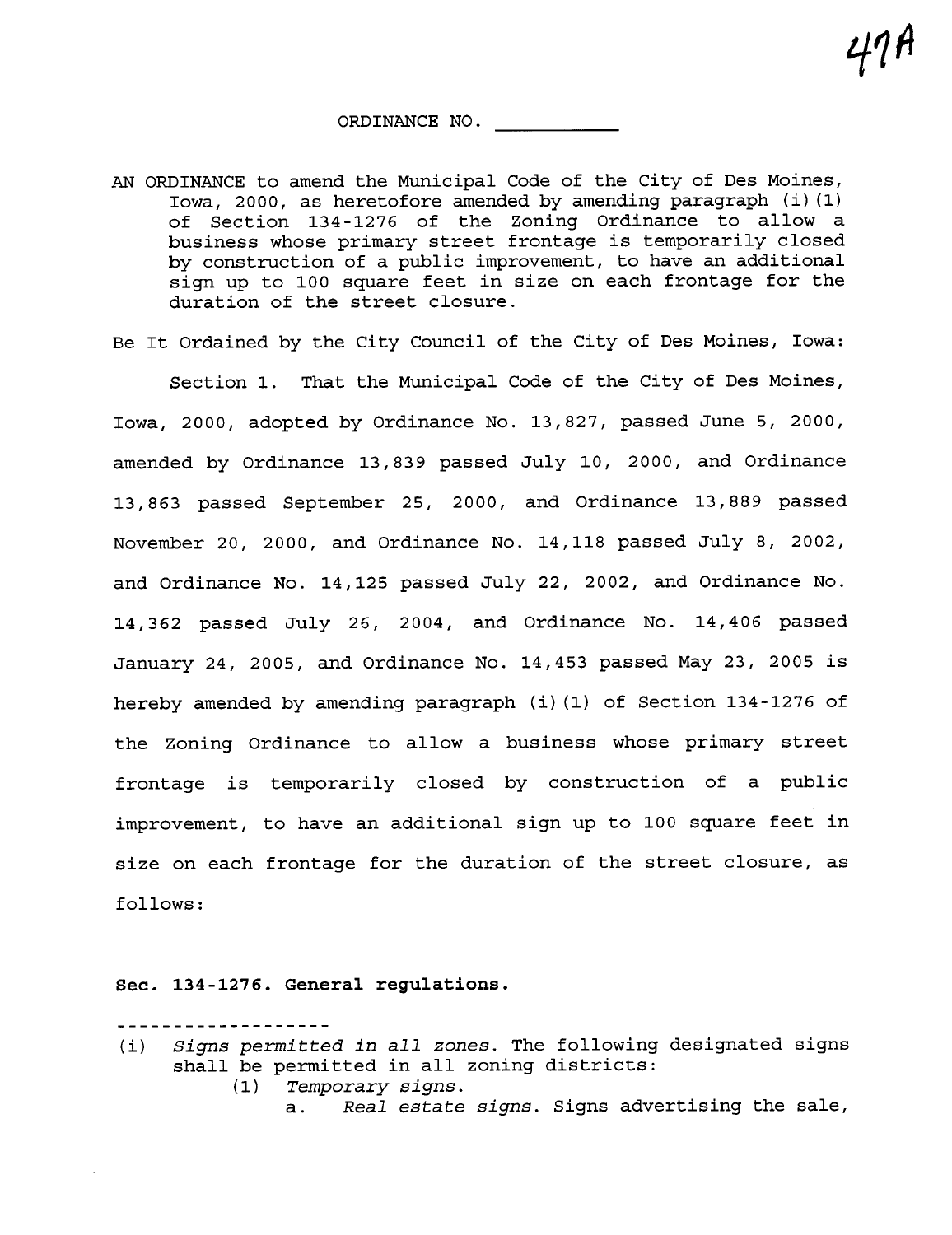rental or lease of the premises or part of the premises on which the signs are displayed. One such non- illuminated sign, not to exceed six square feet, shall be permitted on each premises. Such a sign shall not extend higher than four feet above grade level or closer than 20 feet to any property line unless located on the wall of a building. Such signs shall be removed within seven days after the disposition of the premises.

b. Construction signs. Such signs identifying the<br>architects, engineers, contractors, and other<br>individuals involved in the construction of a involved in the construction of a building and such signs announcing the character of the building enterprise or the purpose for which the building is intended, but not including product advertising. One such non- illuminated sign, not to exceed 100 square feet, shall be permitted per street frontage. Such sign shall not extend higher than ten feet above grade level or be closer than 20 feet to any property line unless located on the wall of a building, on the premises, or on a protective barricade surrounding the construction. Such signs shall be removed within one week following completion of construction.

c. Political campaign signs. Such signs announcing candidates seeking public political office or pertinent political issues. Such signs shall be confined to private property and shall be removed within one week following the election to which they pertain.

d. Street banners. Such signs advertising a public event providing that specific approval is granted under regulations established by the city council.

e. Seasonal decorations. Such signs pertaining to recognized national holidays and national observances.

f. Grand opening or special event signs. Subject to having obtained a sign permit for the grand opening or special event signs, any signs, including banners, balloons, posters, pennants, ribbons, streamers, and similar devices, for up to ten consecutive days to announce a grand opening or a special event or up to thirty consecutive days to announce a special event sponsored by a neighborhood association recognized under the city neighborhood recognition program. Only one such permit shall be granted for each business or recognized neighborhood association in a one-year period.